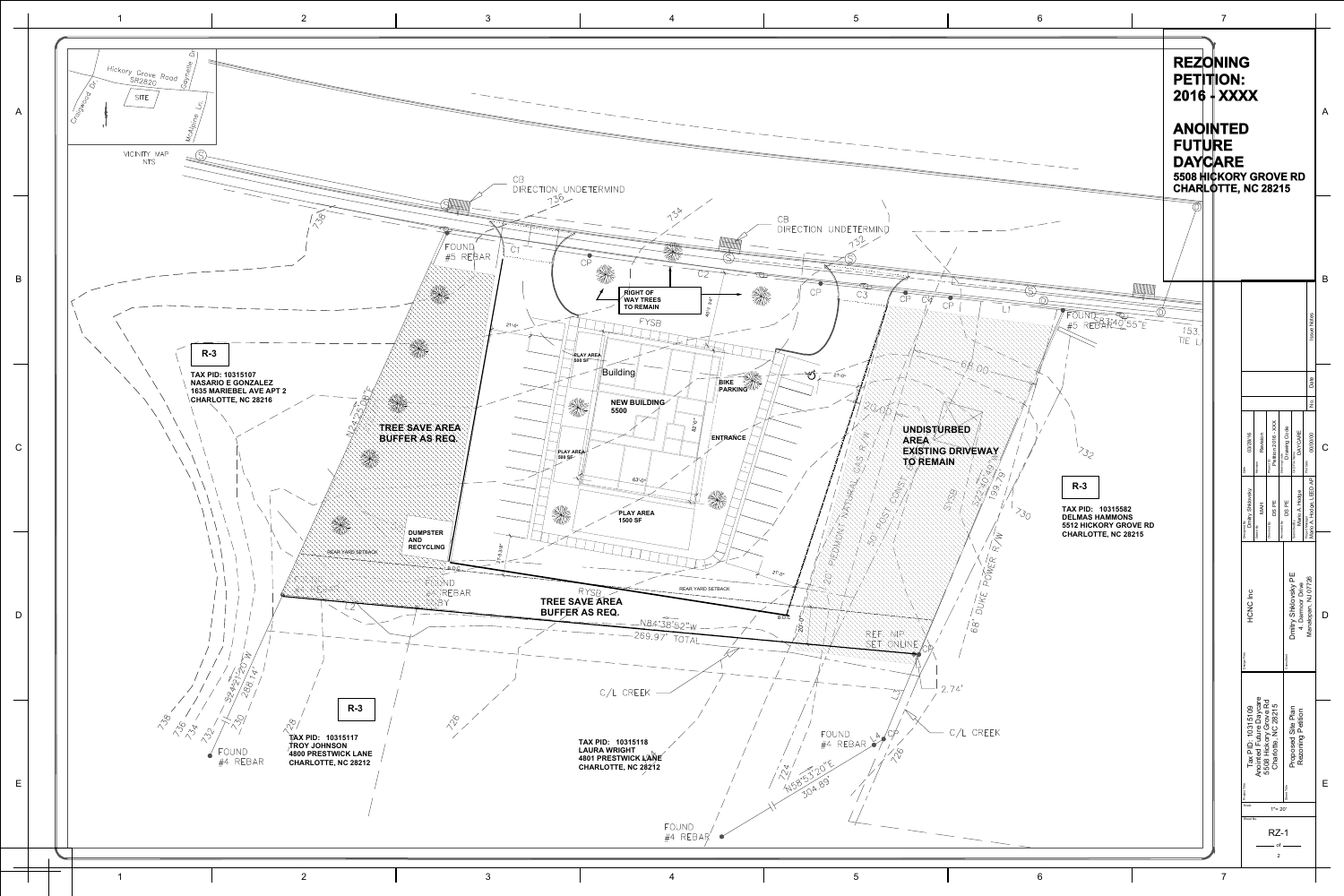| ACREAGE:<br><b>TAX PARCEL ID:</b><br><b>EXISTING ZONING:</b><br><b>PROPOSED ZONING:</b><br><b>EXISTING USES:</b><br><b>PROPOSED USES:</b> | <b>SITE DEVELOPMENT DATA:</b><br><b>1.79 ACRES</b><br>10315109<br>$R-3$<br>INST (CD)<br>UNDEVELOPED LOT<br><b>CHILD CARE CENTER</b><br>5481 SF<br>N/A |                                                                                                                                                                                                  | <b>GENERAL PROVISIONS</b><br>a. These Development Standards form a part of the Rezoning Plan<br>associated with this INST (CD) patient to redevelop on an approximately<br>1.79 acres site located on Hickory Grove Road as more particularly shown<br>on the rezoning plan (the "Site"). Development of the Site will be governed<br>by the attached plans and these Development Standards (together with the<br>plans referred to as the "Rezoning Plan: as well as the applicable provisions<br>of the City of Charlotte Zoning Ordinance )"the Ordinance). Unless the Rezoning Plan<br>(including these Development standards establish more stringent standards, the regulations<br>established under the Ordinance for the INST Zoning Classification shall govern development on the site.<br>b. Except as otherwise expressly specified on the Rezoning Plan, site elements may be subject to alterations<br>or modifications, during the design / development / construction phases, as long as the proposed<br>mprovements are in compliance with the accompanying Development Standards<br>and Section 6.207 of the Ordinance. |                                                                                                                                                                                                                        |  |  | <b>REZONING</b><br><b>PETITION:</b><br>2016 - XXXX<br><b>ANOINTED</b><br><b>FUTURE</b><br><b>DAYCARE</b><br><b>5508 HICKORY GROVE RD</b><br><b>CHARLOTTE, NC 28215</b> |  |
|-------------------------------------------------------------------------------------------------------------------------------------------|-------------------------------------------------------------------------------------------------------------------------------------------------------|--------------------------------------------------------------------------------------------------------------------------------------------------------------------------------------------------|-------------------------------------------------------------------------------------------------------------------------------------------------------------------------------------------------------------------------------------------------------------------------------------------------------------------------------------------------------------------------------------------------------------------------------------------------------------------------------------------------------------------------------------------------------------------------------------------------------------------------------------------------------------------------------------------------------------------------------------------------------------------------------------------------------------------------------------------------------------------------------------------------------------------------------------------------------------------------------------------------------------------------------------------------------------------------------------------------------------------------------------------|------------------------------------------------------------------------------------------------------------------------------------------------------------------------------------------------------------------------|--|--|------------------------------------------------------------------------------------------------------------------------------------------------------------------------|--|
| <b>BUILDING AREA:</b>                                                                                                                     |                                                                                                                                                       | c. To the extent of any conflict between the matters contained in other areas of the Rezoning Plan and the<br>matters set forth in the Development Standards, the more restrictive shall govern. |                                                                                                                                                                                                                                                                                                                                                                                                                                                                                                                                                                                                                                                                                                                                                                                                                                                                                                                                                                                                                                                                                                                                           |                                                                                                                                                                                                                        |  |  |                                                                                                                                                                        |  |
| <b>OPEN SPACE:</b>                                                                                                                        |                                                                                                                                                       | 2. PERMITTED USES:                                                                                                                                                                               |                                                                                                                                                                                                                                                                                                                                                                                                                                                                                                                                                                                                                                                                                                                                                                                                                                                                                                                                                                                                                                                                                                                                           |                                                                                                                                                                                                                        |  |  |                                                                                                                                                                        |  |
| <b>PARKING REQUIREMENTS:</b>                                                                                                              |                                                                                                                                                       |                                                                                                                                                                                                  | accommodate 79 child daycare institution.                                                                                                                                                                                                                                                                                                                                                                                                                                                                                                                                                                                                                                                                                                                                                                                                                                                                                                                                                                                                                                                                                                 | a. The Petitioner's intent for the site is to develop a vacant lot and add a 5600 SF building to                                                                                                                       |  |  |                                                                                                                                                                        |  |
| <b>1 SPACE PER EMPLOYEE</b><br>1 SPACE PER 10 CHILDREN<br><b>TOTAL OF 24 SPACES</b>                                                       |                                                                                                                                                       | 3. TRANSPORTATION                                                                                                                                                                                | a. The site will be accessed via two new type II driveway.<br>Parking lot will be on paved surface with wheel stops provided.                                                                                                                                                                                                                                                                                                                                                                                                                                                                                                                                                                                                                                                                                                                                                                                                                                                                                                                                                                                                             | . The interior parking shall be located on both sides of the building, tree buffers along curb and side yards.<br>c. Covered bike parking and bike racks will be provided according to City of Charlotte requirements. |  |  |                                                                                                                                                                        |  |
|                                                                                                                                           |                                                                                                                                                       |                                                                                                                                                                                                  | . ARCHITECTURAL STANDARDS:                                                                                                                                                                                                                                                                                                                                                                                                                                                                                                                                                                                                                                                                                                                                                                                                                                                                                                                                                                                                                                                                                                                |                                                                                                                                                                                                                        |  |  |                                                                                                                                                                        |  |
|                                                                                                                                           |                                                                                                                                                       | a. The site will comply with all Architectural standards set forth in the Ordinance.<br>b. The building will not exceed the required 40ft. heirht.                                               |                                                                                                                                                                                                                                                                                                                                                                                                                                                                                                                                                                                                                                                                                                                                                                                                                                                                                                                                                                                                                                                                                                                                           |                                                                                                                                                                                                                        |  |  |                                                                                                                                                                        |  |
|                                                                                                                                           |                                                                                                                                                       |                                                                                                                                                                                                  | 5. STREETSCAPE AND LANDSCAPING:                                                                                                                                                                                                                                                                                                                                                                                                                                                                                                                                                                                                                                                                                                                                                                                                                                                                                                                                                                                                                                                                                                           |                                                                                                                                                                                                                        |  |  |                                                                                                                                                                        |  |
|                                                                                                                                           |                                                                                                                                                       |                                                                                                                                                                                                  | a. To the extent possible, the Petitioner seeks to protect and preserve as many existing<br>large mature trees on site.<br>Street planting strips and interior parking lot planting will be maintained.                                                                                                                                                                                                                                                                                                                                                                                                                                                                                                                                                                                                                                                                                                                                                                                                                                                                                                                                   |                                                                                                                                                                                                                        |  |  |                                                                                                                                                                        |  |
|                                                                                                                                           |                                                                                                                                                       |                                                                                                                                                                                                  | 6. ENVIRONMENTAL FEATURESL                                                                                                                                                                                                                                                                                                                                                                                                                                                                                                                                                                                                                                                                                                                                                                                                                                                                                                                                                                                                                                                                                                                |                                                                                                                                                                                                                        |  |  |                                                                                                                                                                        |  |
|                                                                                                                                           |                                                                                                                                                       |                                                                                                                                                                                                  | <b>Construction Controls Ordinance.</b><br>b. The Site will comply with Chapter 21 - The Tree Ordinance.                                                                                                                                                                                                                                                                                                                                                                                                                                                                                                                                                                                                                                                                                                                                                                                                                                                                                                                                                                                                                                  | a. The Petitioner shall comply with the Charlotte City Council approved and adopted Post                                                                                                                               |  |  |                                                                                                                                                                        |  |
|                                                                                                                                           |                                                                                                                                                       |                                                                                                                                                                                                  | <b>PARKS, GREENWAYS AND OPEN SPACE:</b>                                                                                                                                                                                                                                                                                                                                                                                                                                                                                                                                                                                                                                                                                                                                                                                                                                                                                                                                                                                                                                                                                                   |                                                                                                                                                                                                                        |  |  |                                                                                                                                                                        |  |
|                                                                                                                                           |                                                                                                                                                       | development area.                                                                                                                                                                                |                                                                                                                                                                                                                                                                                                                                                                                                                                                                                                                                                                                                                                                                                                                                                                                                                                                                                                                                                                                                                                                                                                                                           | a. The Petitioner shall adhere to the requirements of the Ordinance for Open Space within this                                                                                                                         |  |  | $\frac{1}{2}$                                                                                                                                                          |  |
|                                                                                                                                           |                                                                                                                                                       | 8. FIRE PROTECTION:                                                                                                                                                                              |                                                                                                                                                                                                                                                                                                                                                                                                                                                                                                                                                                                                                                                                                                                                                                                                                                                                                                                                                                                                                                                                                                                                           |                                                                                                                                                                                                                        |  |  |                                                                                                                                                                        |  |
|                                                                                                                                           |                                                                                                                                                       | Development area.                                                                                                                                                                                | a. The Petitioner shall adhere to the requirements of the Charlotte Fire Department for this                                                                                                                                                                                                                                                                                                                                                                                                                                                                                                                                                                                                                                                                                                                                                                                                                                                                                                                                                                                                                                              |                                                                                                                                                                                                                        |  |  |                                                                                                                                                                        |  |
|                                                                                                                                           |                                                                                                                                                       | 9. SIGNAGE:                                                                                                                                                                                      |                                                                                                                                                                                                                                                                                                                                                                                                                                                                                                                                                                                                                                                                                                                                                                                                                                                                                                                                                                                                                                                                                                                                           |                                                                                                                                                                                                                        |  |  |                                                                                                                                                                        |  |
|                                                                                                                                           |                                                                                                                                                       |                                                                                                                                                                                                  |                                                                                                                                                                                                                                                                                                                                                                                                                                                                                                                                                                                                                                                                                                                                                                                                                                                                                                                                                                                                                                                                                                                                           | a. All project signs, banners, flags and pennants for identification or decoration must conform to the Ordinance.                                                                                                      |  |  | ᡛ᠊ᠣ<br>$\overline{0}$                                                                                                                                                  |  |
|                                                                                                                                           |                                                                                                                                                       | <b>10. LIGHTING:</b>                                                                                                                                                                             |                                                                                                                                                                                                                                                                                                                                                                                                                                                                                                                                                                                                                                                                                                                                                                                                                                                                                                                                                                                                                                                                                                                                           |                                                                                                                                                                                                                        |  |  | 103151<br>ture Day<br>ry Grove                                                                                                                                         |  |
|                                                                                                                                           |                                                                                                                                                       | a. All new lighting shall conform to the Ordinance.                                                                                                                                              |                                                                                                                                                                                                                                                                                                                                                                                                                                                                                                                                                                                                                                                                                                                                                                                                                                                                                                                                                                                                                                                                                                                                           |                                                                                                                                                                                                                        |  |  |                                                                                                                                                                        |  |
|                                                                                                                                           |                                                                                                                                                       | 11. PHASING                                                                                                                                                                                      |                                                                                                                                                                                                                                                                                                                                                                                                                                                                                                                                                                                                                                                                                                                                                                                                                                                                                                                                                                                                                                                                                                                                           |                                                                                                                                                                                                                        |  |  |                                                                                                                                                                        |  |
|                                                                                                                                           |                                                                                                                                                       |                                                                                                                                                                                                  | a. Development to be constructed in one phase.                                                                                                                                                                                                                                                                                                                                                                                                                                                                                                                                                                                                                                                                                                                                                                                                                                                                                                                                                                                                                                                                                            |                                                                                                                                                                                                                        |  |  | N/A                                                                                                                                                                    |  |
|                                                                                                                                           |                                                                                                                                                       |                                                                                                                                                                                                  |                                                                                                                                                                                                                                                                                                                                                                                                                                                                                                                                                                                                                                                                                                                                                                                                                                                                                                                                                                                                                                                                                                                                           |                                                                                                                                                                                                                        |  |  |                                                                                                                                                                        |  |
|                                                                                                                                           |                                                                                                                                                       |                                                                                                                                                                                                  |                                                                                                                                                                                                                                                                                                                                                                                                                                                                                                                                                                                                                                                                                                                                                                                                                                                                                                                                                                                                                                                                                                                                           |                                                                                                                                                                                                                        |  |  | $RZ-2$                                                                                                                                                                 |  |
|                                                                                                                                           |                                                                                                                                                       |                                                                                                                                                                                                  |                                                                                                                                                                                                                                                                                                                                                                                                                                                                                                                                                                                                                                                                                                                                                                                                                                                                                                                                                                                                                                                                                                                                           |                                                                                                                                                                                                                        |  |  |                                                                                                                                                                        |  |
|                                                                                                                                           |                                                                                                                                                       |                                                                                                                                                                                                  |                                                                                                                                                                                                                                                                                                                                                                                                                                                                                                                                                                                                                                                                                                                                                                                                                                                                                                                                                                                                                                                                                                                                           |                                                                                                                                                                                                                        |  |  |                                                                                                                                                                        |  |

- a. The Petitioner's intent for the site is to develop a vacant lot and add a 5600 SF building to accommodate 79 child daycare institution.
- -
- 3. <u>TRANSPORTATION</u><br>a. The site will be accessed via two new type II driveway.<br>b. The interior parking shall be located on both sides of the building, tree buffers along curb and side yards. Parking lot will be on paved surface with wheel stops provided.<br>c. Covered bike parking and bike racks will be provided according to City of Charlotte requirements.
	-

- a. The site will comply with all Architectural standards set forth in the Ordinance. b. The building will not exceed the required 40ft. heirht.
- 
- 5. STREETSCAPE AND LANDSCAPING:
	- a. To the extent possible, the Petitioner seeks to protect and preserve as many existing large mature trees on site.
	- b. Street planting strips and interior parking lot planting will be maintained.
- associated with this INST (CD) patient to redevelop on an approximately 1.79 acres site located on Hickory Grove Road as more particularly shown on the rezoning plan (the "Site"). Development of the Site will be governed by the attached plans and these Development Standards (together with the plans referred to as the "Rezoning Plan: as well as the applicable provisions of the City of Charlotte Zoning Ordinance )"the Ordinance). Unless the Rezoning Plan (including these Development standards establish more stringent standards, the regulations established under the Ordinance for the INST Zoning Classification shall govern development on the site.
- b. Except as otherwise expressly specified on the Rezoning Plan, site elements may be subject to alterations or modifications, during the design / development / construction phases, as long as the proposed mprovements are in compliance with the accompanying Development Standards
- c. To the extent of any conflict between the matters contained in other areas of the Rezoning Pla matters set forth in the Development Standards, the more restrictive shall govern.

- a. The Petitioner shall adhere to the requirements of the Charlotte Fire Department for this Development area.
- 9. SIGNAGE:
	- a. All project signs, banners, flags and pennants for identification or decoration must conform

#### 2. PERMITTED USES:

#### 4. ARCHITECTURAL STANDARDS:

## 6. ENVIRONMENTAL FEATURESL

# 7. PARKS, GREENWAYS AND OPEN SPACE:

#### 8. FIRE PROTECTION:

## 10. LIGHTING:

- a. All new lighting shall conform to the Ordinance.
- 11. PHASING
- a. Development to be constructed in one phase.

A |

B |

 $C \mid$ 

 $D$  |

E |